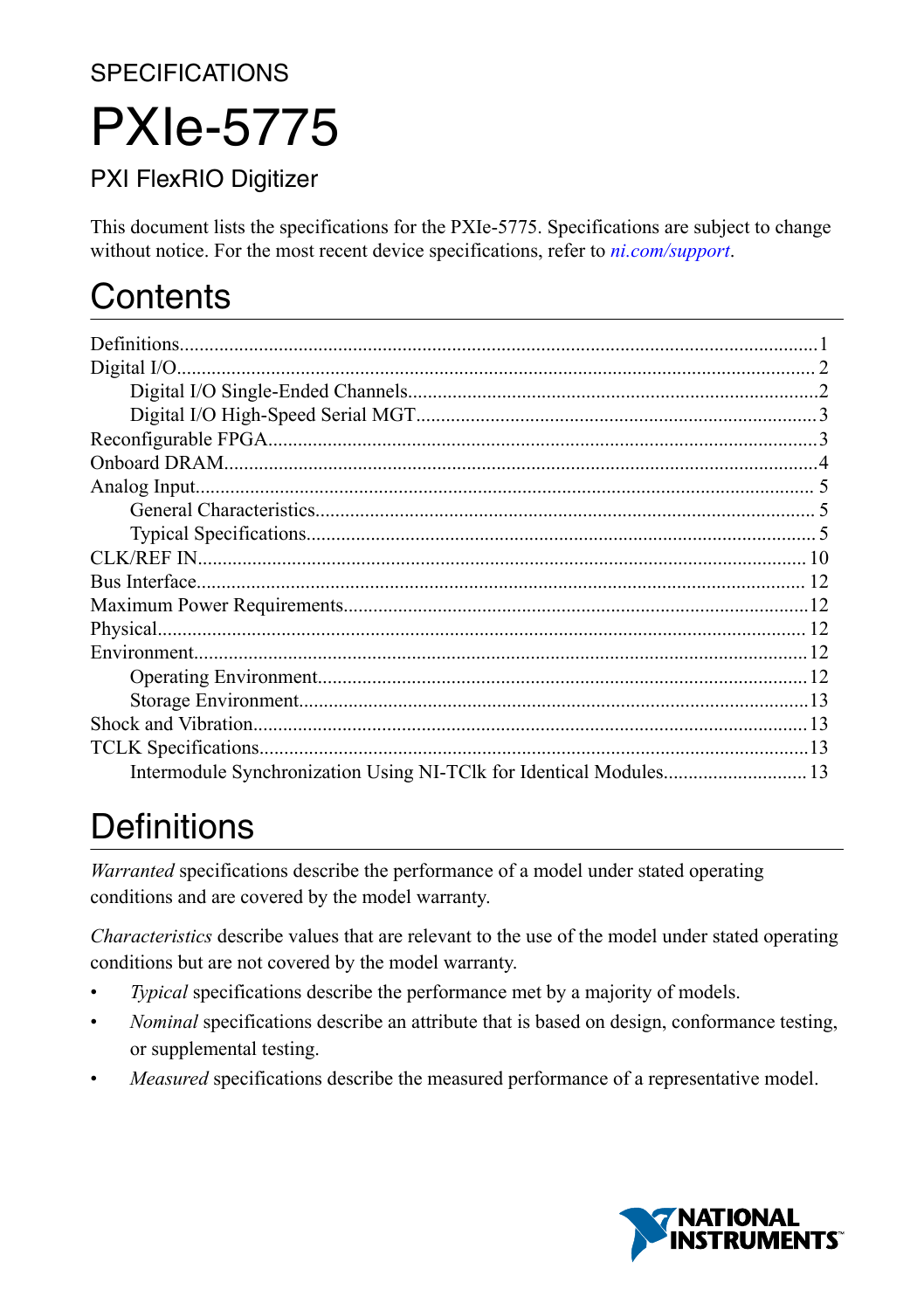<span id="page-1-0"></span>Specifications are *Typical* unless otherwise noted.

# Digital I/O

Connector Molex<sup>™</sup> Nano-Pitch I/O<sup>™</sup>

 $5.0 \text{ V Power}$   $\pm 5\%$ , 50 mA maximum, nominal

#### **Table 1.** Digital I/O Signal Characteristics

| Signal                         | <b>Type</b>           | <b>Direction</b>     |
|--------------------------------|-----------------------|----------------------|
| MGT Tx $\pm$ <03> <sup>1</sup> | Xilinx UltraScale GTH | Output               |
| MGT Rx $\pm$ <03> <sup>1</sup> | Xilinx UltraScale GTH | Input                |
| DIO < 0.7                      | Single-ended          | <b>Bidirectional</b> |
| 5.0 V                          | DC.                   | Output               |
| <b>GND</b>                     | Ground                |                      |

### Digital I/O Single-Ended Channels

| Number of channels                           | 8                                 |
|----------------------------------------------|-----------------------------------|
| Signal type                                  | Single-ended                      |
| Voltage families                             | 3.3 V, 2.5 V, 1.8 V, 1.5 V, 1.2 V |
| Input impedance                              | $100 \text{ k}\Omega$ , nominal   |
| Output impedance                             | 50 $\Omega$ , nominal             |
| Direction control                            | Per channel                       |
| Minimum required direction change<br>latency | $200$ ns                          |
| Maximum output toggle rate                   | 60 MHz with 100 µA load, nominal  |

| <b>Voltage Family</b> | $V_{IL}$ | V <sub>IH</sub> | $V_{OL}$ | V <sub>он</sub><br>$(100\mu A \text{ load})$ $(100\mu A \text{ load})$ | <b>Maximum DC Drive</b><br><b>Strength</b> |
|-----------------------|----------|-----------------|----------|------------------------------------------------------------------------|--------------------------------------------|
| 3.3V                  | 0.8V     | 2.0 V           | 0.2V     | 3.0V                                                                   | $24 \text{ mA}$                            |
| 2.5 V                 | 0.7V     | 1.6 V           | 0.2V     | 2.2 V                                                                  | $18 \text{ mA}$                            |

#### Table 2. Digital I/O Single-Ended DC Signal Characteristics<sup>2</sup>

<sup>&</sup>lt;sup>1</sup> Multi-gigabit transceiver (MGT) signals are available on devices with KU040 and KU060 FPGAs only.

<sup>&</sup>lt;sup>2</sup> Voltage levels are guaranteed by design through the digital buffer specifications.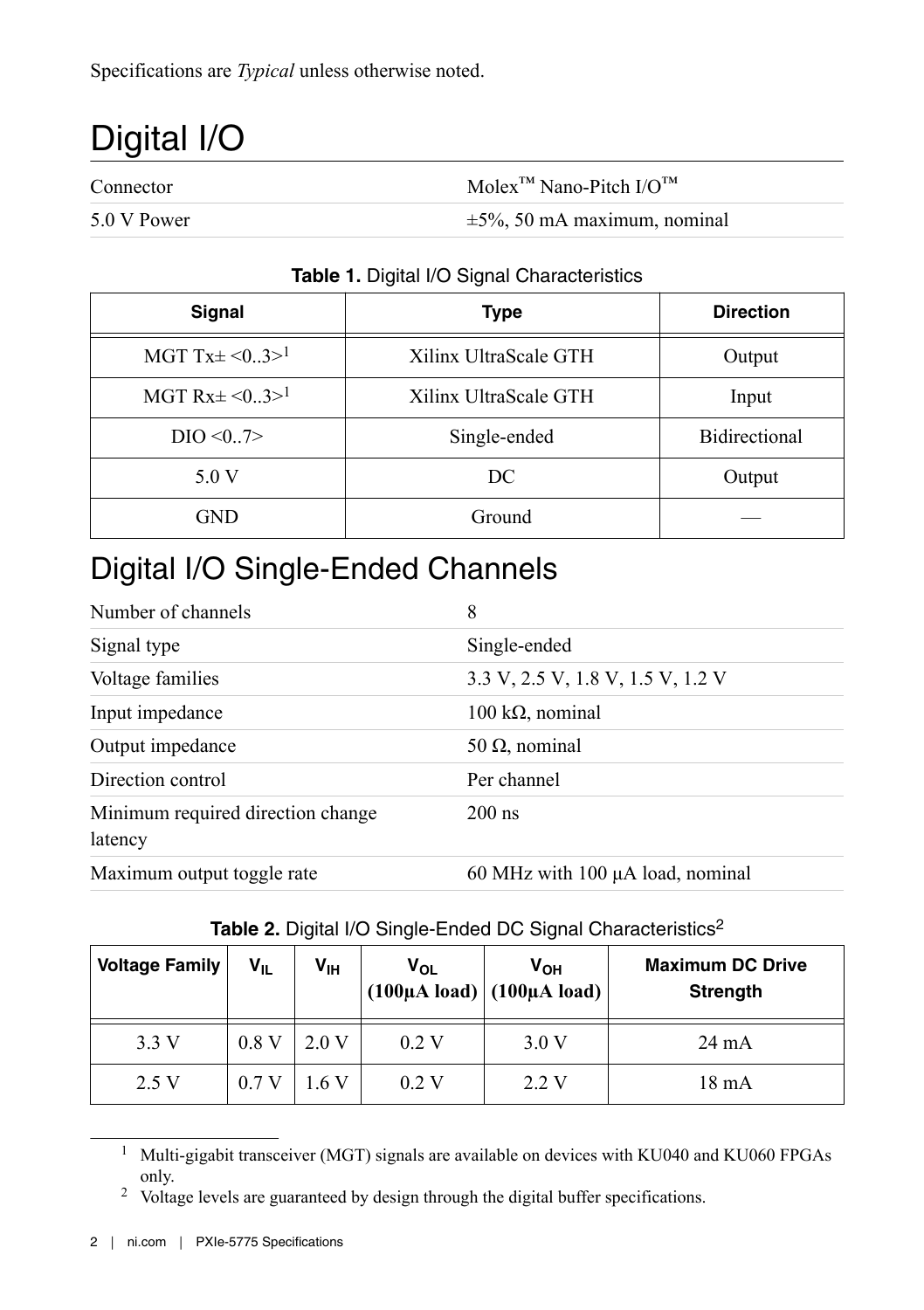<span id="page-2-0"></span>

| <b>Voltage Family</b> | $V_{IL}$          | V <sub>IH</sub>   | V <sub>OL</sub> | V <sub>OH</sub><br>$(100\mu A \text{ load})$ $(100\mu A \text{ load})$ | <b>Maximum DC Drive</b><br><b>Strength</b> |
|-----------------------|-------------------|-------------------|-----------------|------------------------------------------------------------------------|--------------------------------------------|
| 1.8 V                 |                   | $0.62$ V   1.29 V | 0.2V            | 1.5 V                                                                  | 16 mA                                      |
| 1.5V                  | $0.51$ V   1.07 V |                   | 0.2 V           | 1.2V                                                                   | $12 \text{ mA}$                            |
| 1.2V                  | 0.42 V 0.87 V     |                   | 0.2V            | 0.9V                                                                   | 6 mA                                       |

Table 2. Digital I/O Single-Ended DC Signal Characteristics<sup>2</sup> (Continued)

### Digital I/O High-Speed Serial MGT<sup>3</sup>

**Note** MGTs are available on devices with KU040 and KU060 FPGAs only.

| Data rate                                        | 500 Mbps to 16.375 Gbps, nominal                    |
|--------------------------------------------------|-----------------------------------------------------|
| Number of Tx channels                            | $\overline{4}$                                      |
| Number of Rx channels                            | $\overline{4}$                                      |
| I/O AC coupling capacitor                        | $100 \text{ nF}$                                    |
| $MGT$ TX $\pm$ Channels                          |                                                     |
| Minimum differential output voltage <sup>4</sup> | 170 mV pk-pk into 100 $\Omega$ , nominal            |
| $I/O$ coupling                                   | AC-coupled with 100 nF capacitor                    |
| MGT RX± Channels                                 |                                                     |
| Differential input voltage range                 |                                                     |
| $< 6.6$ Gb/s                                     | 150 mV pk-pk to 2000 mV pk-pk, nominal              |
| $> 6.6$ Gb/s                                     | 150 mV pk-pk to 1250 mV pk-pk, nominal              |
| Differential input resistance                    | 100 $\Omega$ , nominal                              |
| $I/O$ coupling                                   | DC-coupled, requires external capacitor $\triangle$ |

# Reconfigurable FPGA

PXIe-5775 modules are available with multiple FPGA options. The following table lists the FPGA specifications for the PXIe-5775 FPGA options.

<sup>2</sup> Voltage levels are guaranteed by design through the digital buffer specifications.

<sup>&</sup>lt;sup>3</sup> For detailed FPGA and High-Speed Serial Link specifications, refer to Xilinx documentation.

<sup>4</sup> 800 mV pk-pk when transmitter output swing is set to the maximum setting.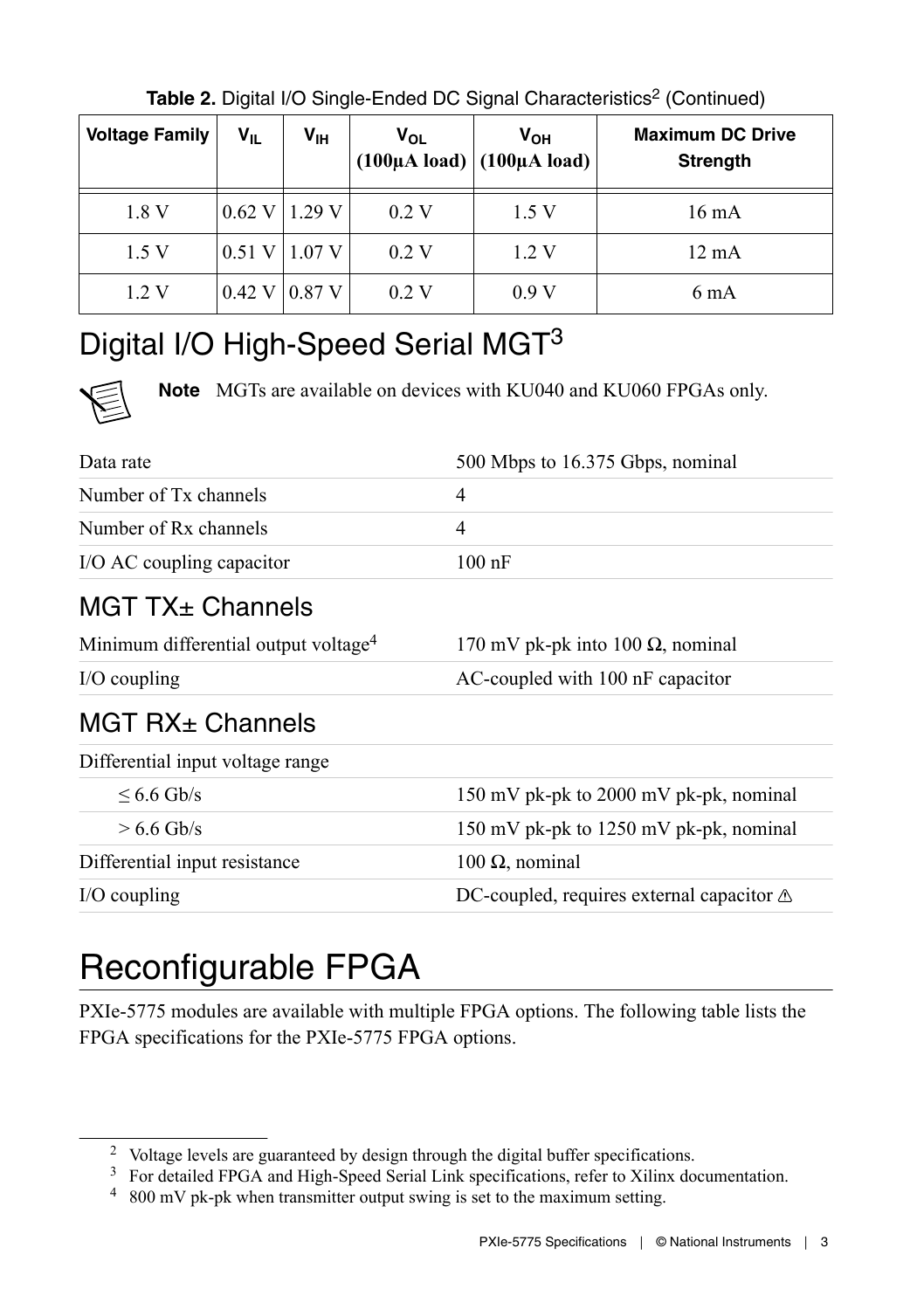<span id="page-3-0"></span>

|                                                            | <b>KU035</b>                                                                                                 |         | <b>KU060</b> |  |  |
|------------------------------------------------------------|--------------------------------------------------------------------------------------------------------------|---------|--------------|--|--|
| <b>LUTs</b>                                                | 203,128                                                                                                      | 242,200 | 331,680      |  |  |
| <b>DSP48</b> slices<br>$(25 \times 18 \text{ multiplier})$ | 1,700                                                                                                        | 2,760   |              |  |  |
| Embedded Block RAM                                         | $19.0$ Mb                                                                                                    | 38.0 Mb |              |  |  |
| Data Clock Domain                                          | 200 MHz, 16 samples per cycle per channel (dual channel mode),<br>32 samples per cycle (single channel mode) |         |              |  |  |
| Timebase reference<br>sources                              | PXI Express 100 MHz (PXIe CLK100)                                                                            |         |              |  |  |
| Data transfers                                             | DMA, interrupts,<br>DMA, interrupts, programmed I/O,<br>multi-gigabit transceivers<br>programmed $I/O$       |         |              |  |  |
| Number of DMA<br>channels                                  | 60                                                                                                           |         |              |  |  |

**Table 3.** Reconfigurable FPGA Options

**Note** The Reconfigurable FPGA Options table depicts the total number of FPGA resources available on the part. The number of resources available to the user is slightly lower, as some FPGA resources are consumed by board-interfacing IP for PCI Express, device configuration, and various board I/O. For more information, contact NI support.

# Onboard DRAM

**Note** DRAM is available on devices with KU040 and KU060 FPGAs only.

| Memory size                   | 4 GB (2 banks of 2 GB)          |
|-------------------------------|---------------------------------|
| DRAM clock rate               | 1064 MHz                        |
| Physical bus width            | 32 bit                          |
| LabVIEW FPGA DRAM clock rate  | 267 MHz                         |
| LabVIEW FPGA DRAM bus width   | 256 bit per bank                |
| Maximum theoretical data rate | $17$ GB/s $(8.5$ GB/s per bank) |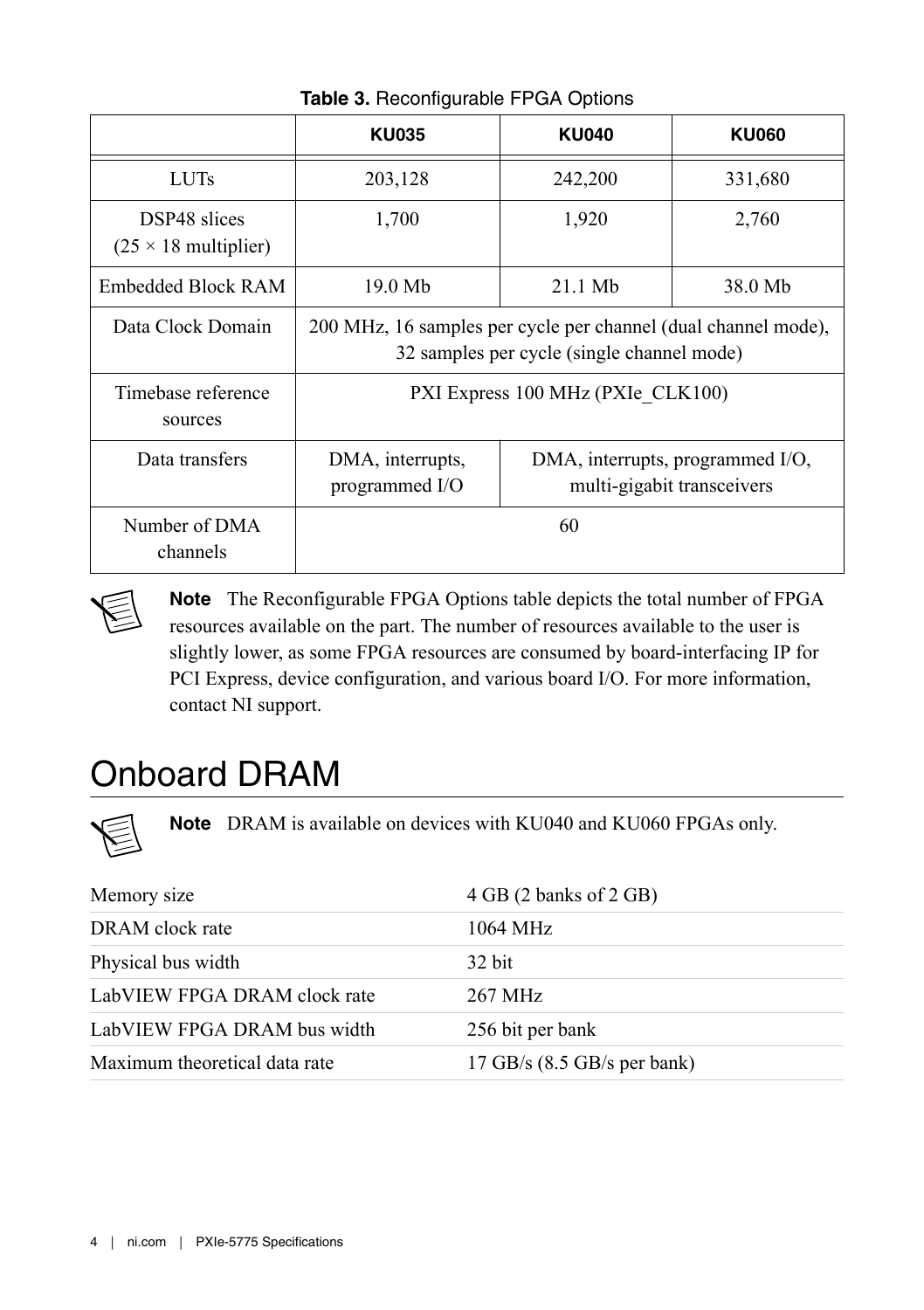# <span id="page-4-0"></span>Analog Input

### General Characteristics

| Number of channels                | 2, single-ended, simultaneously sampled |
|-----------------------------------|-----------------------------------------|
| Connector type                    | <b>SMA</b>                              |
| Input impedance                   | 50 $\Omega$                             |
| Input coupling                    | AC                                      |
| Sample Clock                      |                                         |
| Internal Sample Clock             | $3.2$ GHz                               |
| External Sample Clock             | 2.8 GHz to 3.2 GHz                      |
| Sample Rate                       |                                         |
| Dual channel mode                 | 3.2 GS/s per channel                    |
| Single channel mode               | $6.4$ GS/s                              |
| Analog-to-digital converter (ADC) | ADC12DJ3200, 12-bit resolution          |
| Input latency <sup>5</sup>        | $239$ ns                                |

### Typical Specifications

| Full-scale input range | 1.25 V pk-pk $(5.92$ dBm) at 10 MHz |
|------------------------|-------------------------------------|
| AC gain accuracy       | $\pm 0.11$ dB at 10 MHz             |
| DC offset              | $\pm$ 2.19 mV                       |
| Bandwidth $(-3 dB)^6$  | 500 kHz to 6 GHz                    |

#### **Table 4.** Single-Tone Spectral Performance, Dual Channel Mode

|                 | <b>Input Frequency</b> |         |         |           |           |
|-----------------|------------------------|---------|---------|-----------|-----------|
|                 | 99.9 MHz               | 399 MHz | 999 MHz | 1.999 GHz | 2.499 GHz |
| $SNR^7$ (dBFS)  | 56.0                   | 55.6    | 54.7    | 52.9      | 51.6      |
| $SINAD7$ (dBFS) | 55.5                   | 55.0    | 54.0    | 51.8      | 50.8      |
| SFDR (dBc)      | $-64.9$                | $-63.4$ | $-62.7$ | $-59.9$   | $-58.6$   |
| $ENOB8$ (bits)  | 8.9                    | 8.8     | 8.7     | 8.3       | 8.1       |

<sup>5</sup> SMA input to LabVIEW diagram

<sup>6</sup> Normalized to 10 MHz.

<sup>7</sup> Measured with a -1 dBFS signal and corrected to full-scale. 3.2 kHz resolution bandwidth.

<sup>8</sup> Calculated from SINAD and corrected to full scale.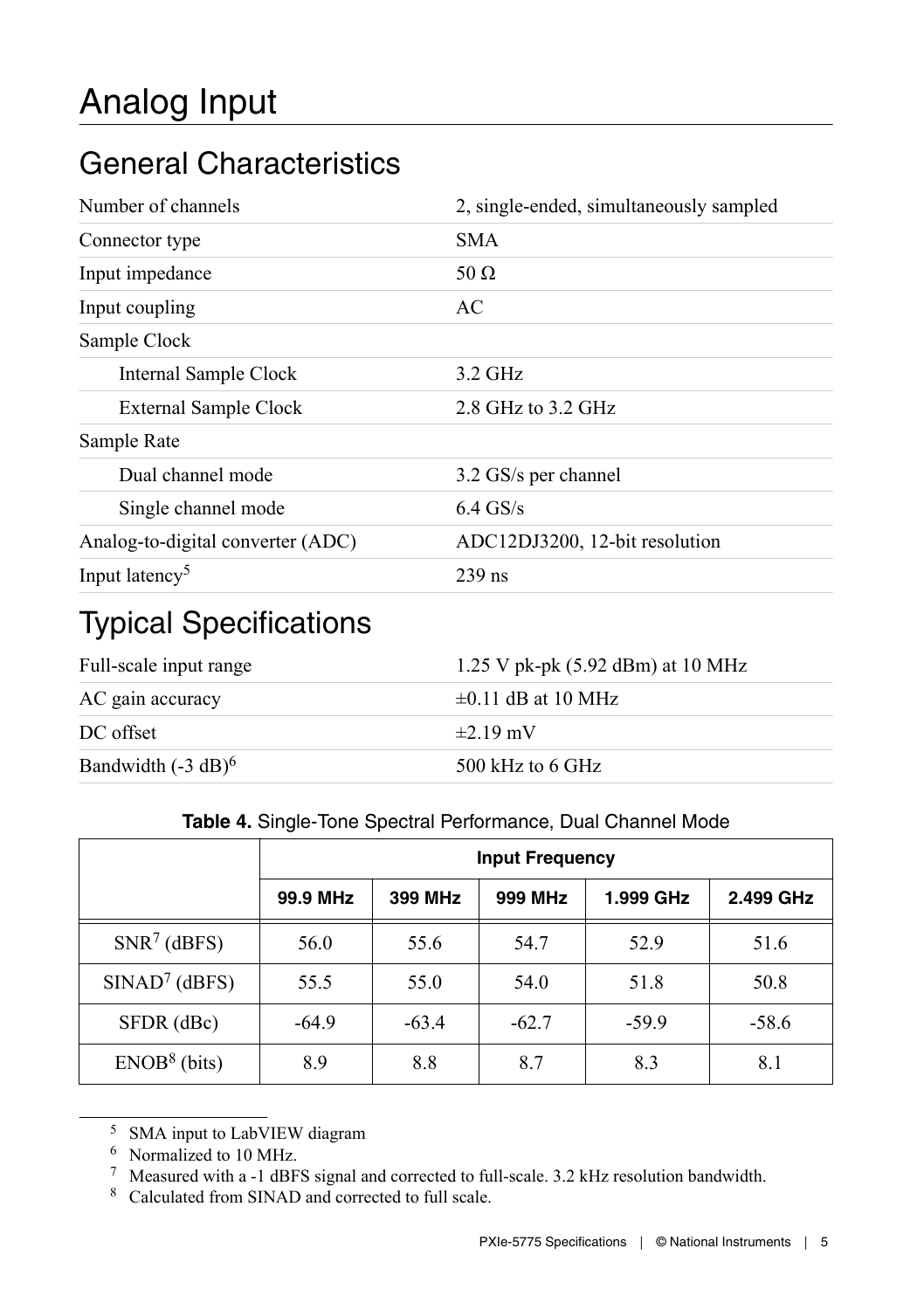|                 | <b>Input Frequency</b> |         |         |           |           |
|-----------------|------------------------|---------|---------|-----------|-----------|
|                 | 99.9 MHz               | 399 MHz | 999 MHz | 1.999 GHz | 2.499 GHz |
| $SNR^7$ (dBFS)  | 54.6                   | 54.2    | 52.4    | 49.7      | 48.9      |
| $SINAD7$ (dBFS) | 54.4                   | 53.9    | 52.1    | 49.4      | 48.6      |
| SFDR (dBc)      | $-61.7$                | $-60.4$ | $-56.1$ | $-51.7$   | $-51.1$   |
| $ENOB8$ (bits)  | 8.7                    | 8.7     | 8.4     | 7.9       | 7.8       |

**Table 5.** Single-Tone Spectral Performance, Single Channel Mode<sup>9</sup>

#### Table 6. Noise Spectral Density<sup>10</sup>

| Mode           | $\frac{nV}{\sqrt{Hz}}$ | dBm<br>Hz | $\frac{dBFS}{Hz}$ |
|----------------|------------------------|-----------|-------------------|
| Dual channel   | 14.4                   | $-143.8$  | $-149.2$          |
| Single channel | 9.8                    | $-147.2$  | $-152.6$          |



**Note** Noise spectral density is verified using a 50  $\Omega$  terminator connected to the input.

<sup>9</sup> Measured using channel AI0. Spectral performance may be degraded using channel AI1.

<sup>10</sup> Excludes fixed interleaving spur (Fs/2 spur).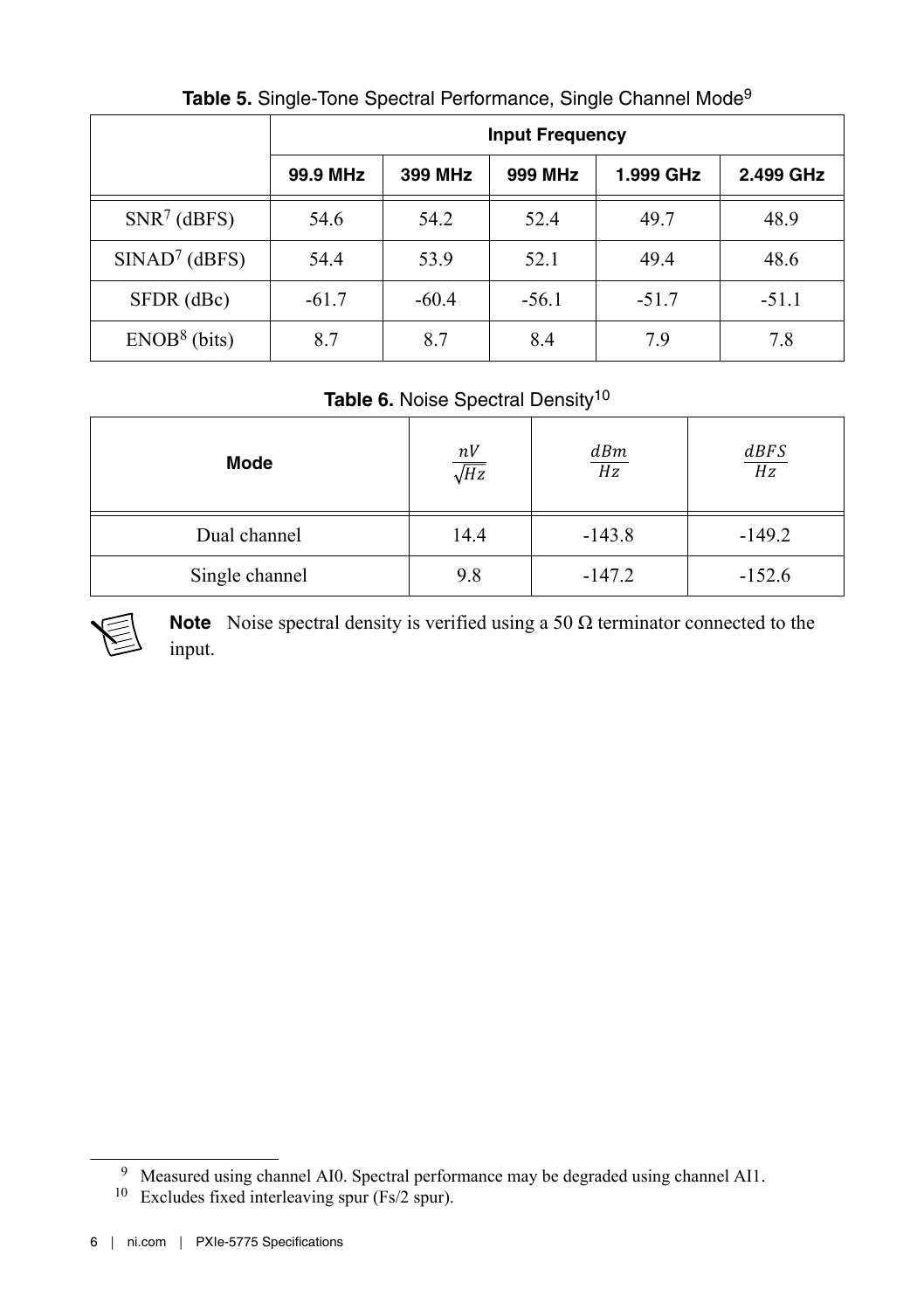



**Figure 2.** Single Tone Spectrum (Dual Channel Mode, 1.999 GHz, -1 dBFS, 3.2 kHz RBW), Measured

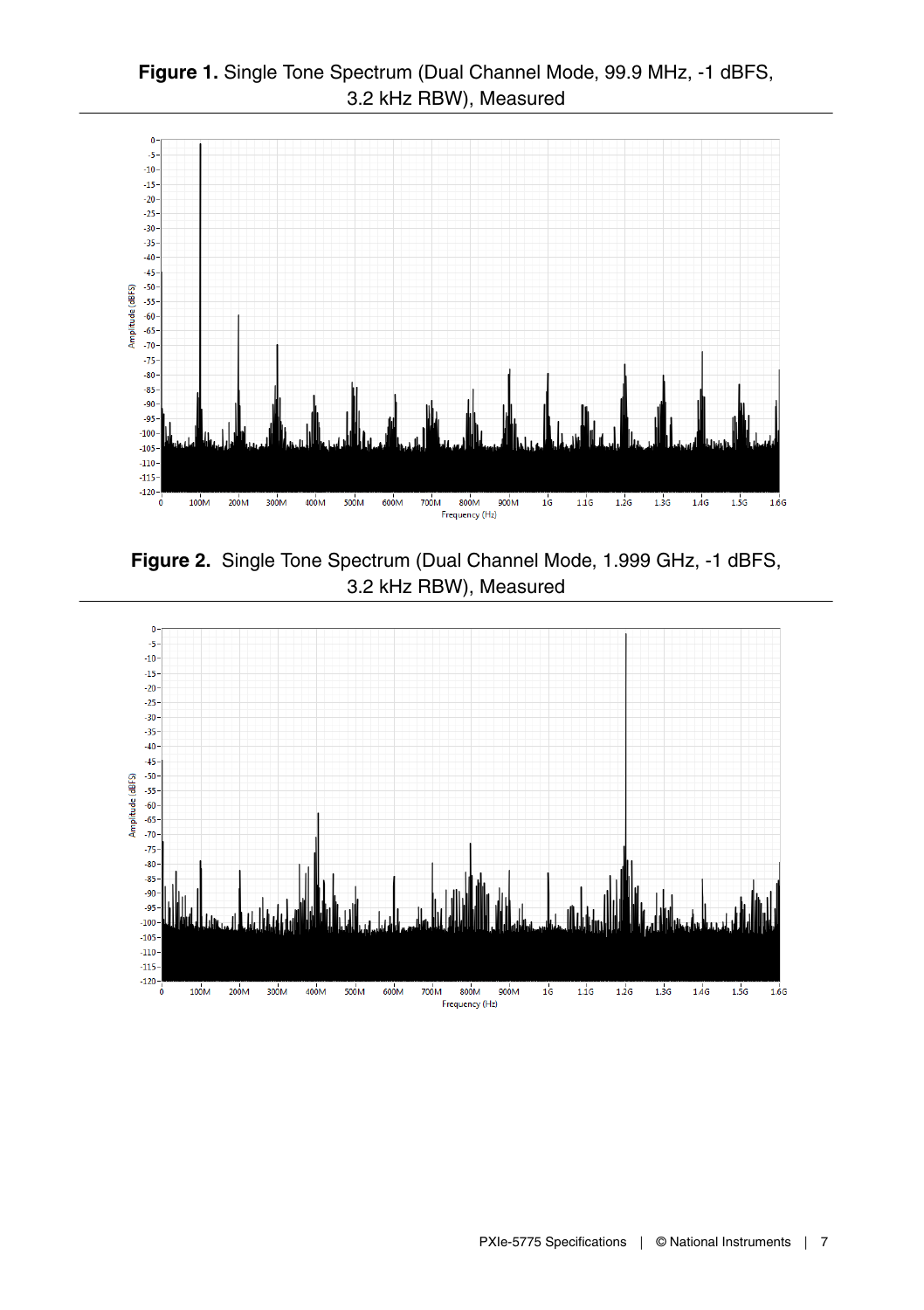



**Figure 4.** Single Tone Spectrum (Single Channel Mode, 1.999 GHz, -1 dBFS, 3.2 kHz RBW), Measured



| Channel-to-channel crosstalk, measured |                      |  |
|----------------------------------------|----------------------|--|
| 99.9 MHz                               | $-92.5 \text{ dB}$   |  |
| 399 MHz                                | $-85.5 \, \text{dB}$ |  |
| 999 MHz                                | $-76.5 \text{ dB}$   |  |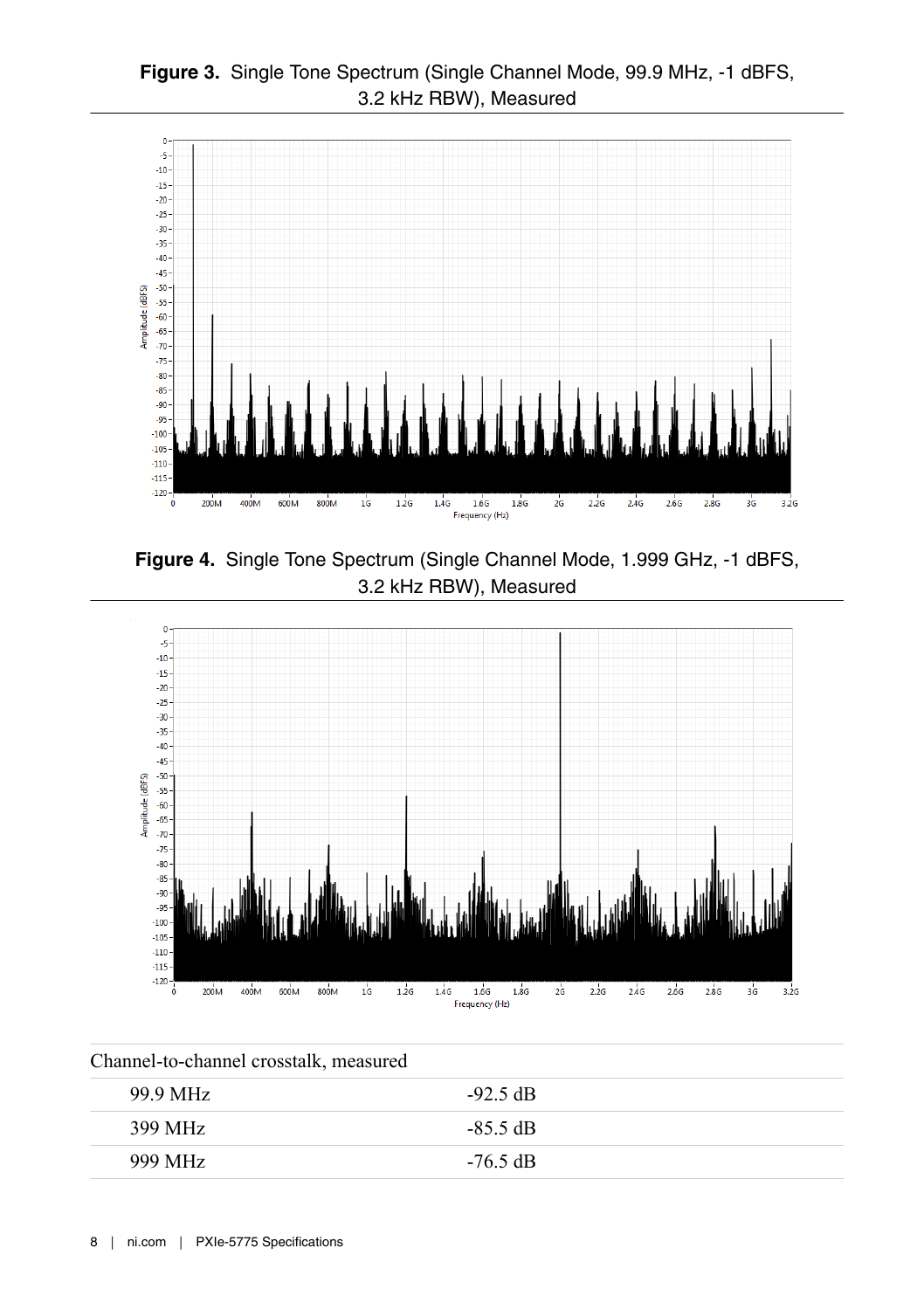#### 1.999 GHz -68.8 dB

2.499 GHz -67.4 dB



#### **Figure 5.** Analog Input Frequency Response, Measured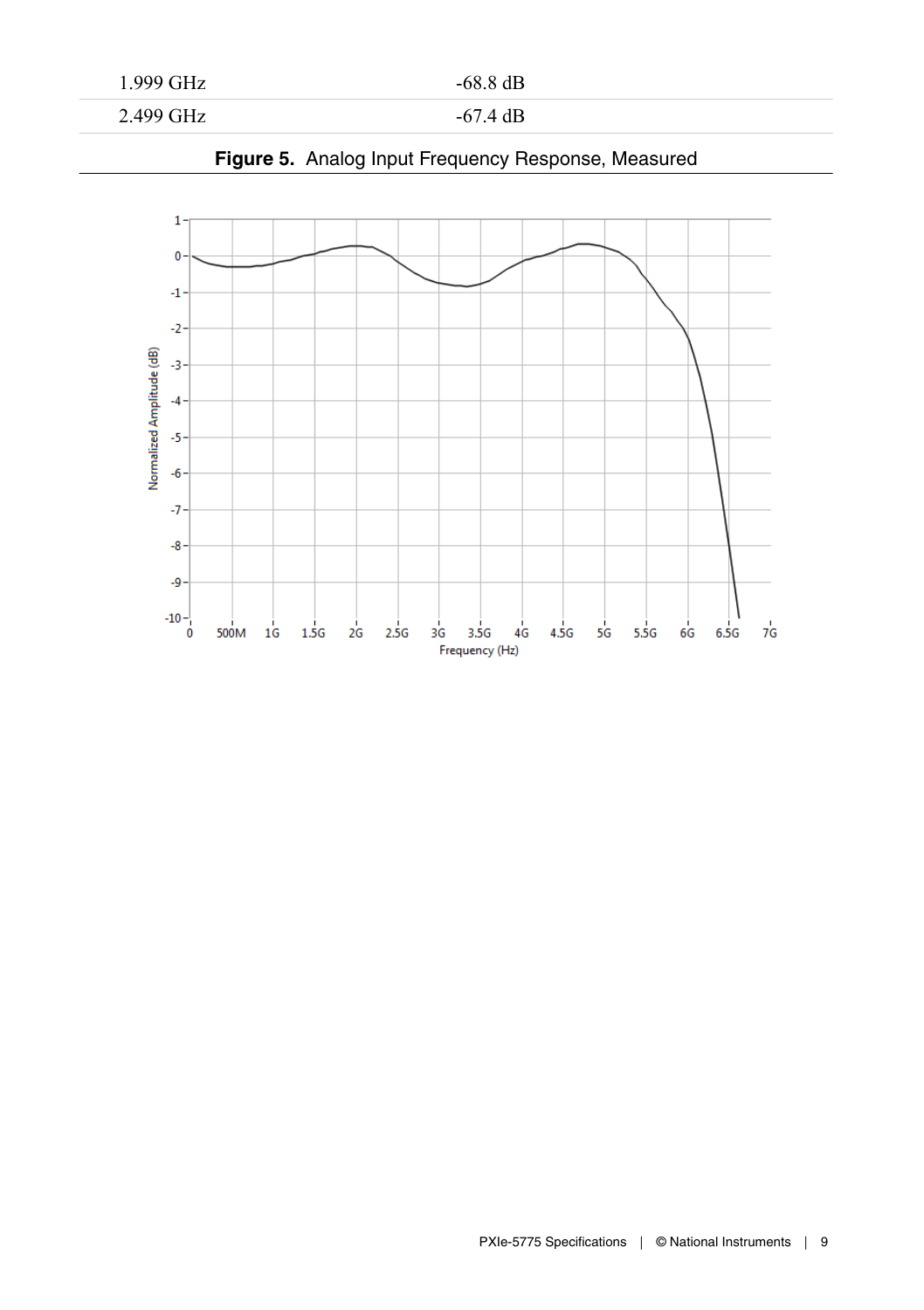<span id="page-9-0"></span>

### CLK/REF IN

| Connector type                    | <b>SMA</b>                    |
|-----------------------------------|-------------------------------|
| Input impedance                   | 50 $\Omega$                   |
| Input coupling                    | AC                            |
| Input voltage range               | $0.35$ V pk-pk to 3.5 V pk-pk |
| Absolute maximum voltage          | $\pm 12$ V DC, 4 V pk-pk AC   |
| Duty cycle                        | $45\%$ to $55\%$              |
| Sample Clock jitter <sup>11</sup> | 86.8 fs RMS, measured         |

<sup>11</sup> Integrated from 3.2 kHz to 20 MHz. Includes the effects of the converter aperture uncertainty and the clock circuitry jitter. Excludes trigger jitter.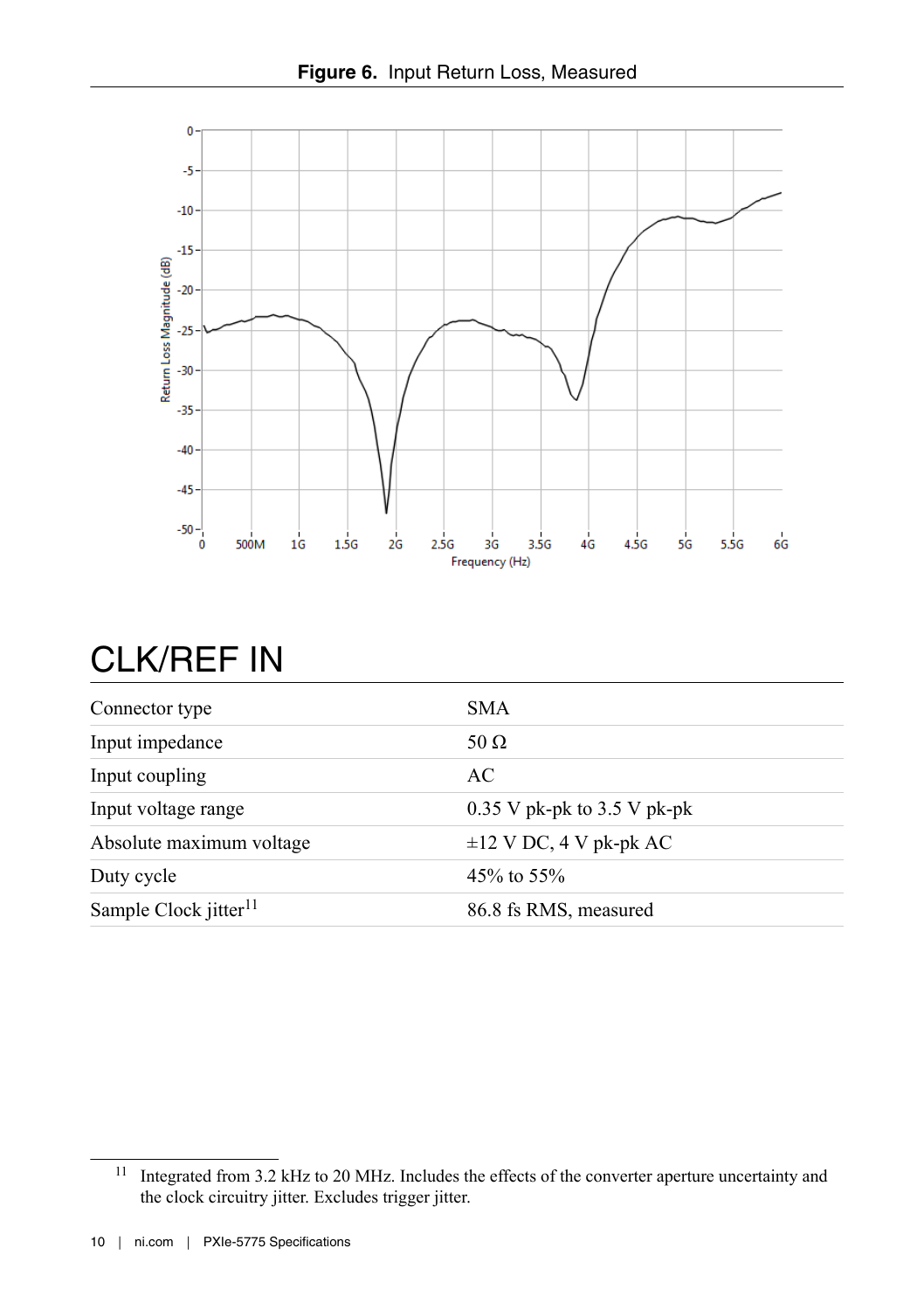| <b>Clock Configuration</b>                      | <b>External Clock</b><br><b>Frequency</b> | <b>Description</b>                                                                                                                       |
|-------------------------------------------------|-------------------------------------------|------------------------------------------------------------------------------------------------------------------------------------------|
| Internal PXI CLK10 <sup>12</sup>                | $10 \text{ MHz}$                          | The internal Sample Clock locks to the<br>PXI 10 MHz Reference Clock, which<br>is provided through the backplane.                        |
| <b>External Reference</b><br>Clock (CLK/REF IN) | $10 \text{ MHz}$ <sup>13</sup>            | The internal Sample Clock locks to an<br>external Reference Clock, which is<br>provided through the CLK/REF IN<br>front panel connector. |
| External Sample Clock<br>(CLK/REF IN)           | $2.0$ GHz to $3.2$ GHz                    | An external Sample Clock can be<br>provided through the CLK/REF IN<br>front panel connector.                                             |

**Table 7.** Clock Configuration Options





<sup>&</sup>lt;sup>12</sup> Default clock configuration.

<sup>&</sup>lt;sup>13</sup> The external Reference Clock must be accurate to  $\pm$ 25 ppm.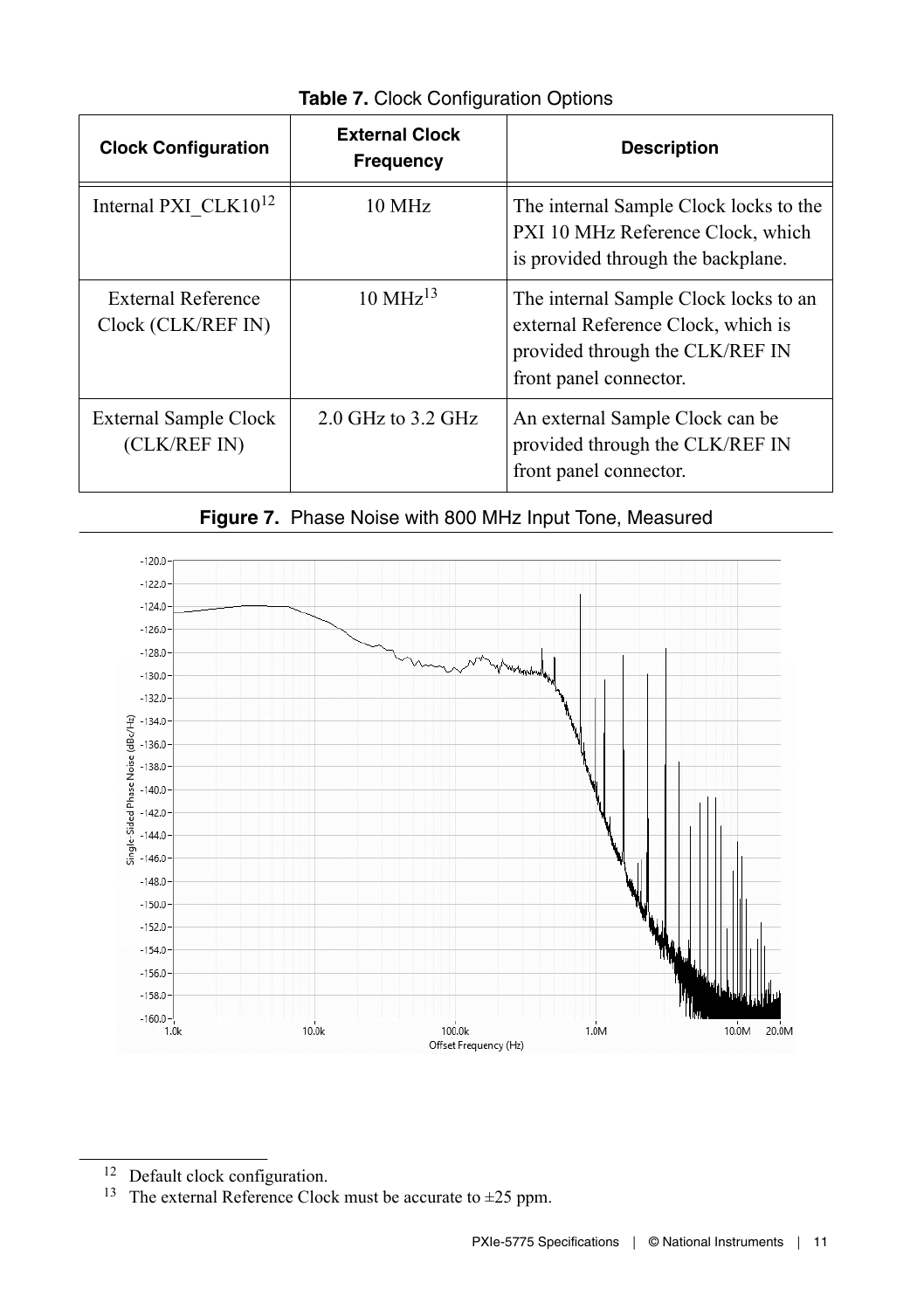### <span id="page-11-0"></span>Bus Interface

Form factor PCI Express Gen-3 x8

### Maximum Power Requirements

**Note** Power requirements are dependent on the contents of the LabVIEW FPGA VI used in your application.

| $+3.3 \text{ V}$    | 3 A  |
|---------------------|------|
| $+12V$              | 4 A  |
| Maximum total power | 58 W |

### Physical

| Dimensions (not including connectors) | $18.8 \text{ cm} \times 12.9 \text{ cm}$ (7.4 in. $\times$ 5.1 in.) |
|---------------------------------------|---------------------------------------------------------------------|
| Weight                                | $190 \text{ g} (6.7 \text{ oz})$                                    |

# Environment

| Maximum altitude | $2,000$ m (800 mbar) (at 25 °C ambient<br>temperature) |
|------------------|--------------------------------------------------------|
| Pollution Degree |                                                        |

Indoor use only.

### Operating Environment

| Ambient temperature range | 0 °C to 55 °C <sup>14</sup> (Tested in accordance with IEC<br>60068-2-1 and IEC 60068-2-2. Meets MIL-<br>PRF-28800F Class 3 low temperature limit and<br>MIL-PRF-28800F Class 2 high temperature<br>limit.) |
|---------------------------|-------------------------------------------------------------------------------------------------------------------------------------------------------------------------------------------------------------|
| Relative humidity range   | 10% to 90%, noncondensing (Tested in<br>accordance with IEC 60068-2-56.                                                                                                                                     |

<sup>14</sup> The PXIe-5775 requires a chassis with slot cooling capacity ≥58 W. Not all chassis with slot cooling capacity ≥58 W can achieve this ambient temperature range. Refer to the *[PXI Chassis](http://www.ni.com/documentation/en/pxi-chassis/latest/manual/manual-overview/) [Manual](http://www.ni.com/documentation/en/pxi-chassis/latest/manual/manual-overview/)* for specifications to determine the ambient temperature ranges your chassis can achieve.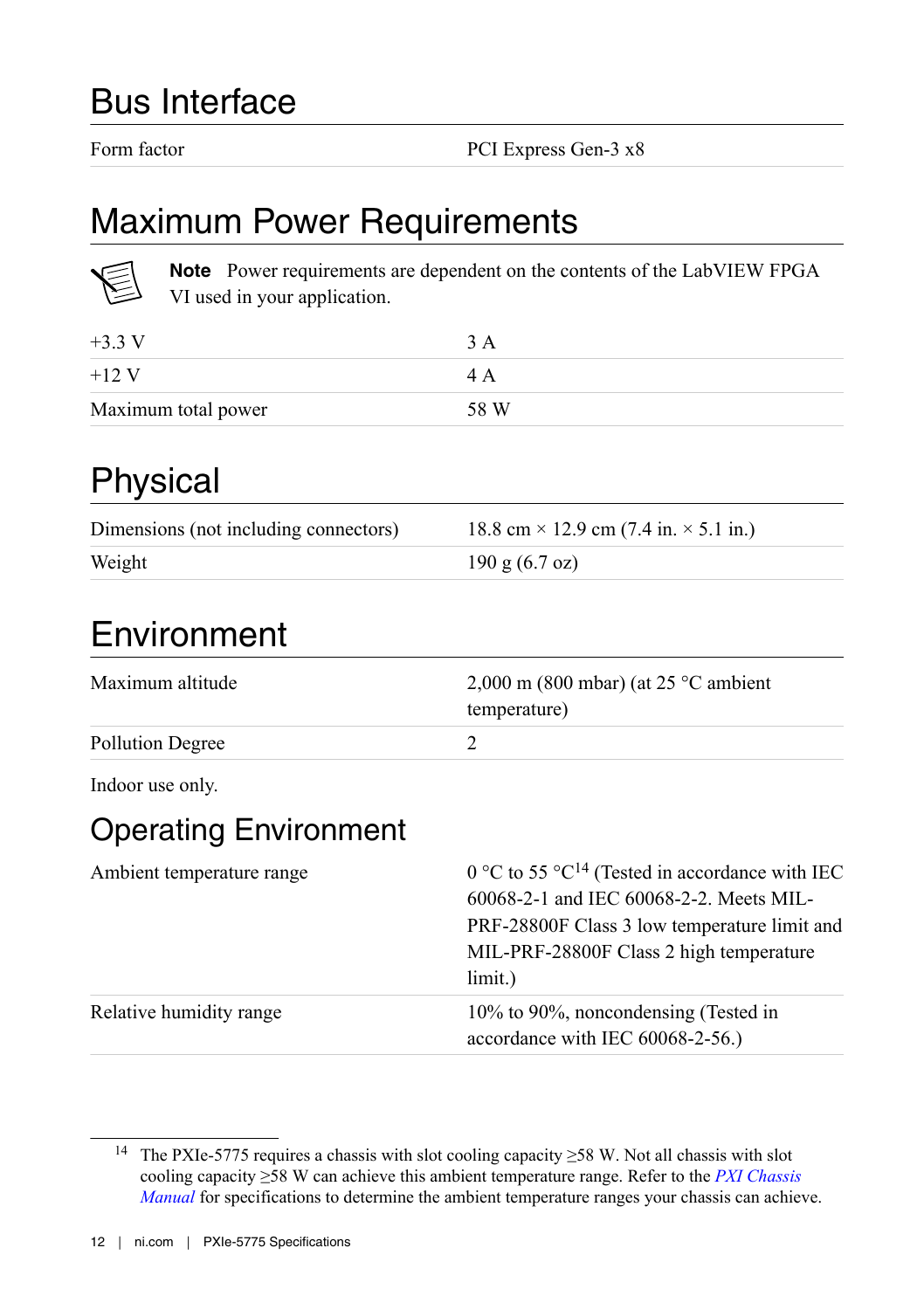### <span id="page-12-0"></span>Storage Environment

| Ambient temperature range | -40 °C to 71 °C (Tested in accordance with<br>IEC 60068-2-1 and IEC 60068-2-2. Meets<br>MIL-PRF-28800F Class 4 limits.) |
|---------------------------|-------------------------------------------------------------------------------------------------------------------------|
| Relative humidity range   | 5% to 95%, noncondensing (Tested in<br>accordance with IEC 60068-2-56.                                                  |

# Shock and Vibration

| Operating shock  | 30 g peak, half-sine, 11 ms pulse (Tested in<br>accordance with IEC 60068-2-27. Meets<br>MIL-PRF-28800F Class 2 limits.)                          |
|------------------|---------------------------------------------------------------------------------------------------------------------------------------------------|
| Random vibration |                                                                                                                                                   |
| Operating        | 5 Hz to 500 Hz, $0.3$ g <sub>rms</sub> (Tested in accordance<br>with IEC 60068-2-64.)                                                             |
| Nonoperating     | 5 Hz to 500 Hz, 2.4 $g_{rms}$ (Tested in accordance<br>with IEC 60068-2-64. Test profile exceeds the<br>requirements of MIL-PRF-28800F, Class 3.) |

# TCLK Specifications

You can use the NI TClk synchronization method and the NI-TClk driver to align the Sample Clocks on any number of supported devices, in one or more chassis. For more information about TClk synchronization, refer to the *NI-TClk Synchronization Help* within the *FlexRIO Help*. For other configurations, including multichassis systems, contact NI Technical Support at ni.com/support.

### Intermodule Synchronization Using NI-TClk for Identical Modules

Synchronization specifications are valid under the following conditions:

- All modules are installed in one PXI Express chassis.
- The NI-TClk driver is used to align the Sample Clocks of each module.